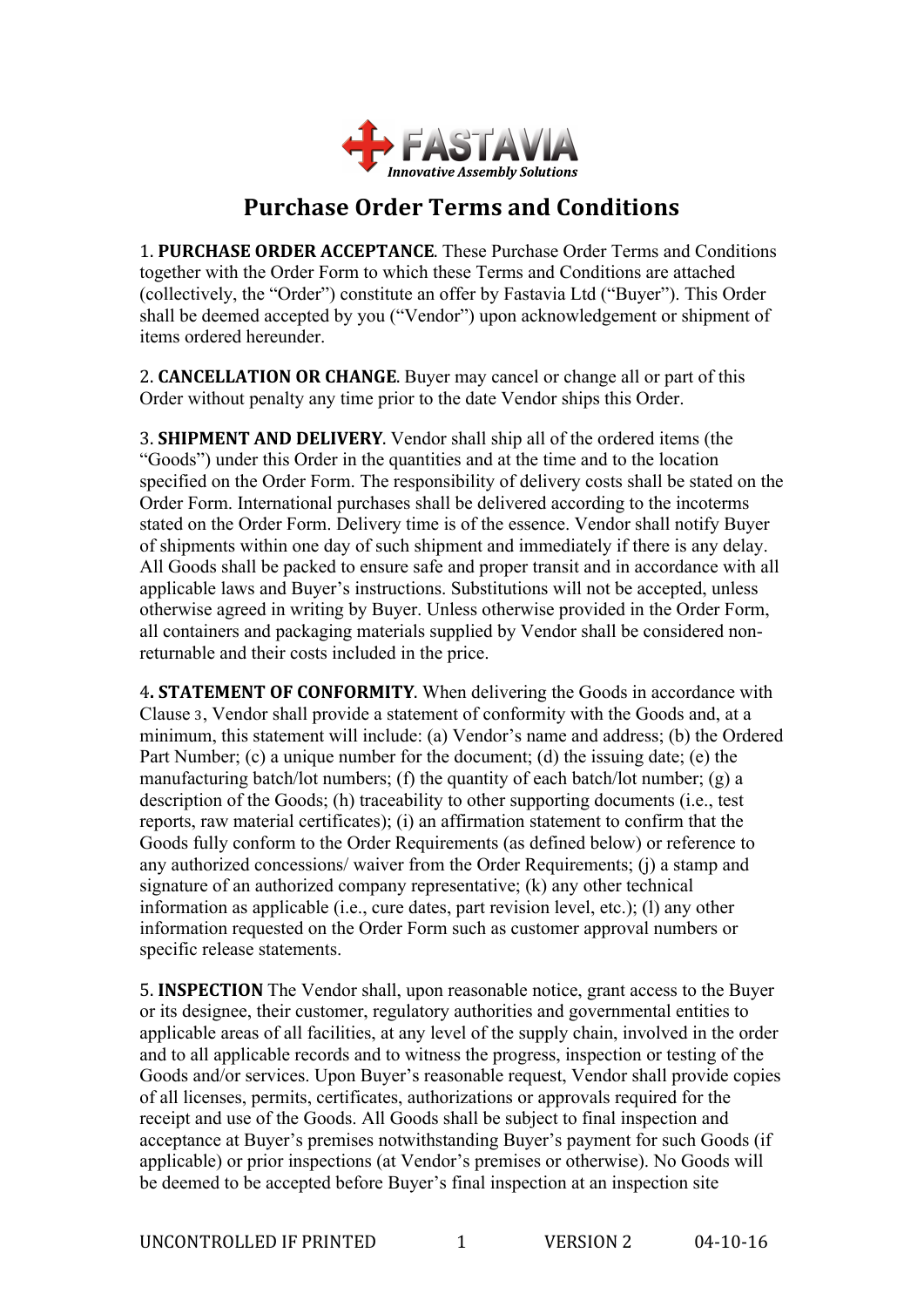specified by Buyer. Buyer's inspection, failure to inspect, or failure to discover any defect or error in the Goods will not relieve Vendor of any obligation hereunder or impair Buyer's rights or remedies at law or in equity.

**6. PRODUCT REJECTION AND DELAYED DELIVERY.** Buyer may return any Goods that are shipped in error or contrary to Buyer's shipping instructions. Buyer shall not owe any charges relating to such returned items and Vendor will pay for all related transportation costs. It is the Vendor's responsibility to immediately notify the Buyer of any non-conformances that may affect the Goods, or any other reason that may cause the goods not to comply with terms of this Order, even if discovered after delivery of the Goods to the Buyer. Buyer will have no liability for Goods delivered to Buyer that are in excess of quantities specified in the Order Form. Vendor shall not deliver any Goods prior to the request date set out in the Order Form unless authorized by Buyer.

**7. TITLE AND RISK OF LOSS.** Title to and all risk of loss of or damage to the Goods shall remain with Vendor until such Goods are delivered to Buyer's chosen location (as set out in the Order Form).

8. **INTELLECTUAL PROPERTY**. If Vendor delivers or is required to deliver to Buyer any work product in connection with the Goods or services that Vendor is to provide under any Order, Vendor hereby assigns to Buyer, with full title guarantee and free from all third party rights all intellectual property rights in any work product. Further, Vendor shall obtain waivers of all moral rights in the work product to which any individual is now or may be at any future time entitled under Chapter IV Part I of the Copyright Designs and Patents Act 1988 or any other similar provision of law in any jurisdiction. At Buyer's request, Vendor shall promptly do all such acts and execute all such documentation as Buyer may from time to time require for the purpose of securing all right title and interest in and to the intellectual property rights assigned to Buyer in accordance with this Clause 8.

9. **INVOICING AND PAYMENT**. Vendor shall issue a separate invoice to Buyer for each shipment made by Vendor. Vendor shall not issue any invoice prior to shipment, unless otherwise agreed in writing by Buyer. All prices shall correspond to unit costs agreed in the Order Form and be inclusive of applicable freight, packaging, insurance, handling and other charges (unless otherwise agreed in writing with Buyer), and shall not be subject to increases for any reason. Buyer shall pay any undisputed invoices within agreed terms. All prices shall be expressed in, and payments hereunder shall be made in the currency stated on the Order Form.

10. **SUPPLY OF GOODS**. Vendor shall ensure to Buyer that the Goods shall: (a) be free from all defects in design, materials, and workmanship; (b) conform and perform in all respects to the descriptions and requirements set forth in this Order and the accompanying documentation ("Order Requirements"); (c) be fit for the intended purpose, (d) be of merchantable quality, (e) not be adulterated or misbranded, and (f) be free of any liens and encumbrances. Vendor will further ensure that any services to be provided under this Order shall be performed in a fully workmanlike manner to Buyer's satisfaction and supported by a mandatory certificate of conformity and any test reports and certificates as may be requested. If any Goods fail to satisfy any of the foregoing conditions, Vendor will, at Buyer's election, (g) repair such Goods to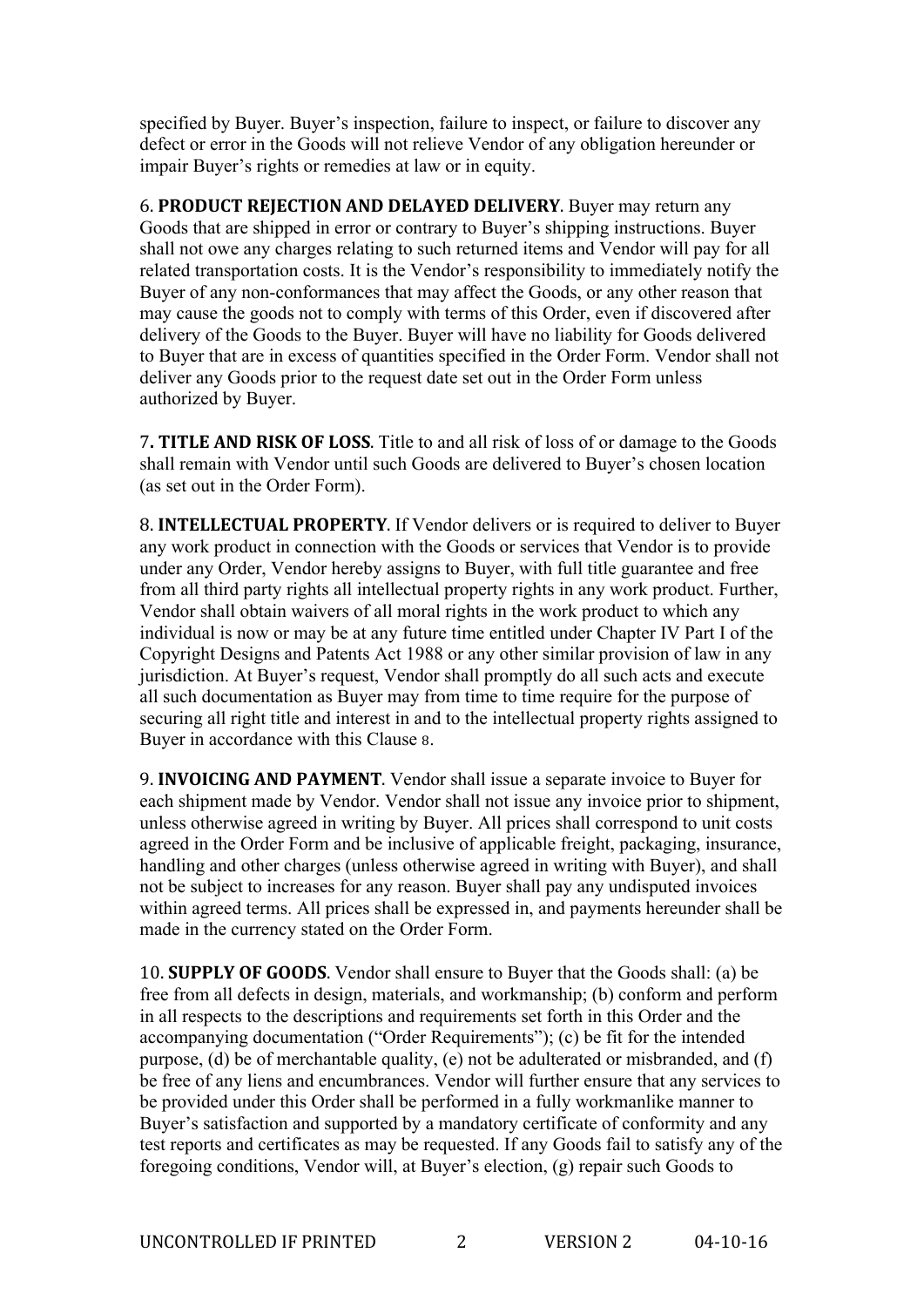correct the defect; (h) replace the defective Goods at no additional cost to Buyer; or (i) accept return of the Goods and issue a refund equal to the purchase price of the defective Goods. If Buyer elects to replace the defective Goods, Vendor shall within thirty (30) days of receipt of the Goods, reimburse Buyer for the costs it incurs in removing and replacing such Goods and returning the Goods to Vendor. Buyer's remedies set forth in this Clause 10 shall be in addition to any other remedy available to Buyer at law or in equity. It is the Vendor's responsibility to ensure their suppliers are aware of and meet or comply with any applicable Buyer or end customer requirements.

**11. THIRD PARTY WARRANTIES.** If any Goods, in whole or in part, furnished hereunder contain one or more manufacturer's warranties, Vendor hereby assigns such warranties to Buyer and Buyer's customers.

12. **TERMINATION**. Buyer may terminate this Order immediately upon notice to Vendor if Vendor: (a) dissolves or ceases to do business; (b) has a receiver, administrative receiver, administrator or similar officer appointed over all or any part of its assets or undertakings who is not discharged within fifteen (15) days of such appointment; (c) makes an assignment for the benefit of creditors, or another arrangement of similar import; (d) goes into liquidation or is the subject of a winding up order otherwise than for the purposes of a bona fide amalgamation or reconstruction or (e) if any similar event occurs under the applicable Laws. If a Force Majeure Event (as described in Clause 15) prevents Vendor from supplying the Goods for more than fifteen days, Buyer shall have the right, without limiting its other rights or remedies, to terminate this Order with immediate effect by giving Vendor written notice.

**SUBCONTRACTING**. Vendor shall not subcontract any of its obligations arising under this Order without the prior written consent of Buyer. Vendor shall be responsible for the acts and omissions of its subcontractors. Vendor shall ensure applicable Buyer or end customer requirements are notified to any permitted subcontractor in writing.

13. LIMITATION OF LIABILITY; INDEMNIFICATION. IN NO EVENT WILL BUYER'S AGGREGATE, CUMULATIVE LIABILITY TO VENDOR ARISING OUT OF OR RELATED TO THIS ORDER EXCEED THE PURCHASE PRICE OF THIS ORDER. BUYER SHALL NOT BE LIABLE FOR ANY LOST PROFITS OR INDIRECT, OR CONSEQUENTIAL DAMAGES ARISING OUT OF OR RELATED TO THIS ORDER (WHETHER FROM BREACH OF CONTRACT, BREACH OF WARRANTY, OR FROM NEGLIGENCE, STRICT LIABILITY, OR ANY OTHER FORM OF ACTION). NOTHING IN THIS AGREEMENT SHALL LIMIT OF EXCLUDE LIABILITY OF A PARTY FOR: (A) FRAUD; (B) FOR DEATH OR PERSONAL INJURY CAUSED BY NEGLIGENCE; OR (C) FOR VENDOR'S INDEMNITY OBLIGATIONS AS SET OUT IN THIS CLAUSE 13. Vendor shall defend, indemnify, and hold harmless Buyer and its affiliates, and its and their respective officers, directors, employees, customers and agents from and against any and all losses, damages, deficiencies, awards, assessments, judgments, fines, penalties, costs, injuries, settlements, liabilities and expenses (including consequential damages and reasonable legal, accounting, expert, consulting and investigative fees, costs and expenses) incurred in connection with any claim, demand, suit, or proceeding: (a) alleging that any Goods infringe or misappropriate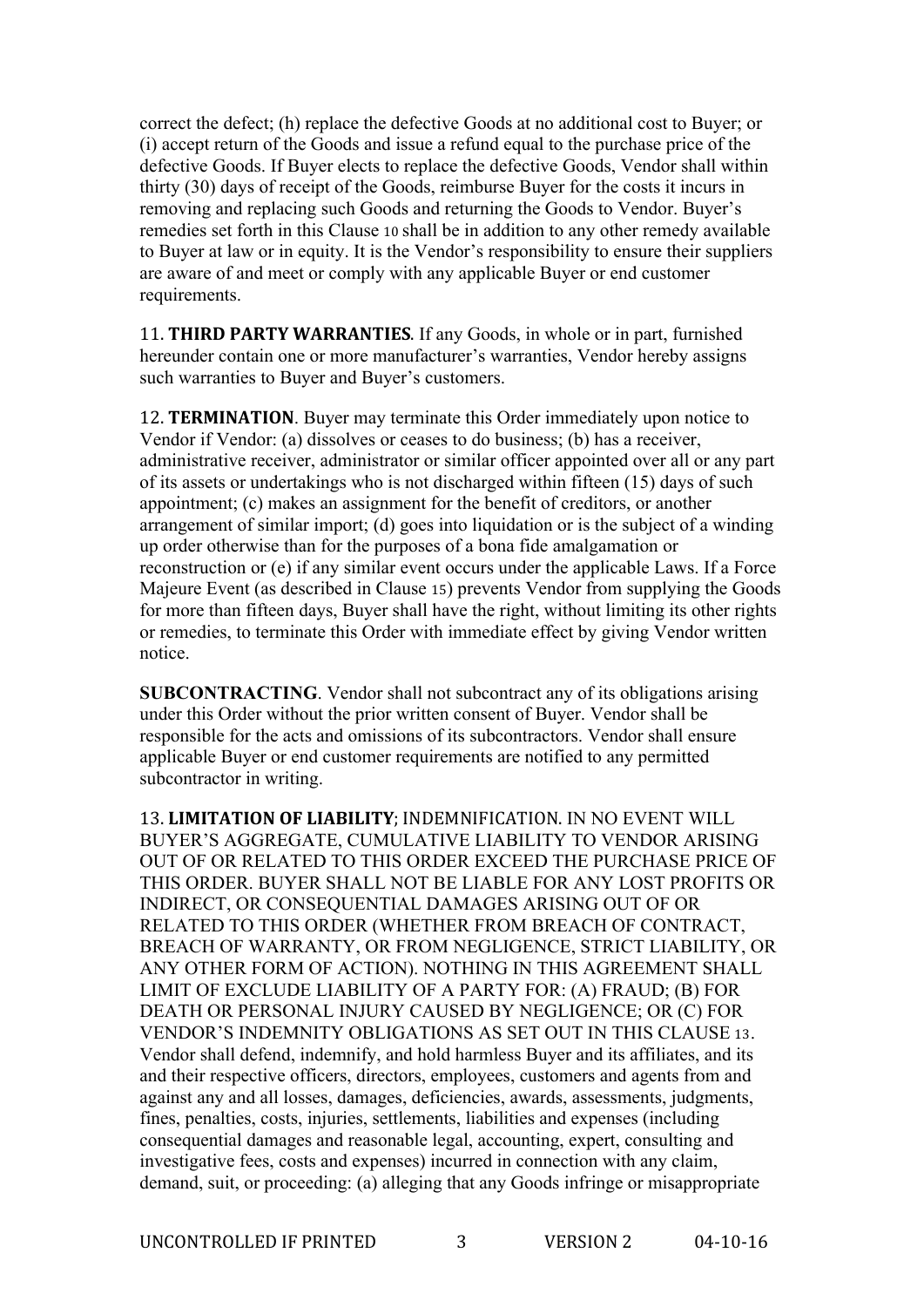any patent, copyright, trademark, trade secret, or other intellectual property right belonging to such third party; (b) arising from or related to a breach of Clause 10; (c) arising from or related to property damage, personal injury or death caused by Vendor's negligent acts or omissions or breach of this Order, or (d) arising from Vendor's failure to comply with applicable laws or regulations.

14. **ASSIGNMENT**. Vendor may not assign or transfer this Order, whether by agreement, operation of law, or otherwise, without the express prior written consent of Buyer. Any purported assignment, delegation, or transfer in violation of this Clause 14 will be null and void. Subject to the foregoing, this Order in its entirety will bind each Party and its permitted successors and assigns.

**15. FORCE MAJEURE** Neither Party shall be liable to the other as a result of any delay or failure to perform its obligations under this Order if and to the extent such delay or failure is caused by an act of God, fire, flood, war, acts of terrorism, riot, civil commotion, governmental actions (including regulatory change), labour disputes (excluding disputes of the non-performing Party's personnel) and any similar events beyond the reasonable control of the non-performing Party ("Force Majeure Event") and the Party affected by the Force Majeure Event could not have prevented the delay or failure by using reasonable precautions and as soon as reasonably practicable following becoming aware gives notice of the Force Majeure Event.

16. **THIRD PARTIES**: Except as expressly provided in Clause 11, a person who is not a party to this Order shall not have any rights under or in connection to it.

**17. PROGRESS REPORT:** Vendor shall submit to Buyer a regular progress report detailing progress towards completion of this Order ("Progress Report"). The contents and frequency of the Progress Report shall be as agreed with the Buyer.

18. **VENDOR COMMUNICATION**: It is the Vendor's responsibility to notify Fastavia of any significant event that may affect the product being delivered to Fastavia, including but not limited to (a) changes in ownership of Vendor; (b) change in QMS accreditation status of Vendor; (c) changes to Senior Management at the Vendor; (d) Changes to infrastructure at the Vendor; (e) transfer of work to another party, e.g if the Vendor chooses to transfer part of the production process to another manufacturer; (f) changes in product and/or process definition, e.g if Vendor supplies proprietary products and makes changes which affect the intended application of the product.

19. **DOCUMENT STORAGE** Notwithstanding any copyright or other restrictive markings relating to any document, items or other media provided by the Vendor, and without prejudice to any other rights of the Buyer relating therein, the Buyer shall have the right to copy any such document, item or media, in any format, as may be reasonably required for its own internal purposes in connection with use under any document/information storage/retrieval system. Unless otherwise stated in this Order or flowed down in this Order as part of the Buyer's end user requirements, the Vendor shall retain records for 15 years.

20. **SECURITY** Where a security classification appears in the Order Form, Vendor shall comply with the relevant security procedures for handling classified information including those contained in any security aspects letter issued by Buyer which shall form part of this Order.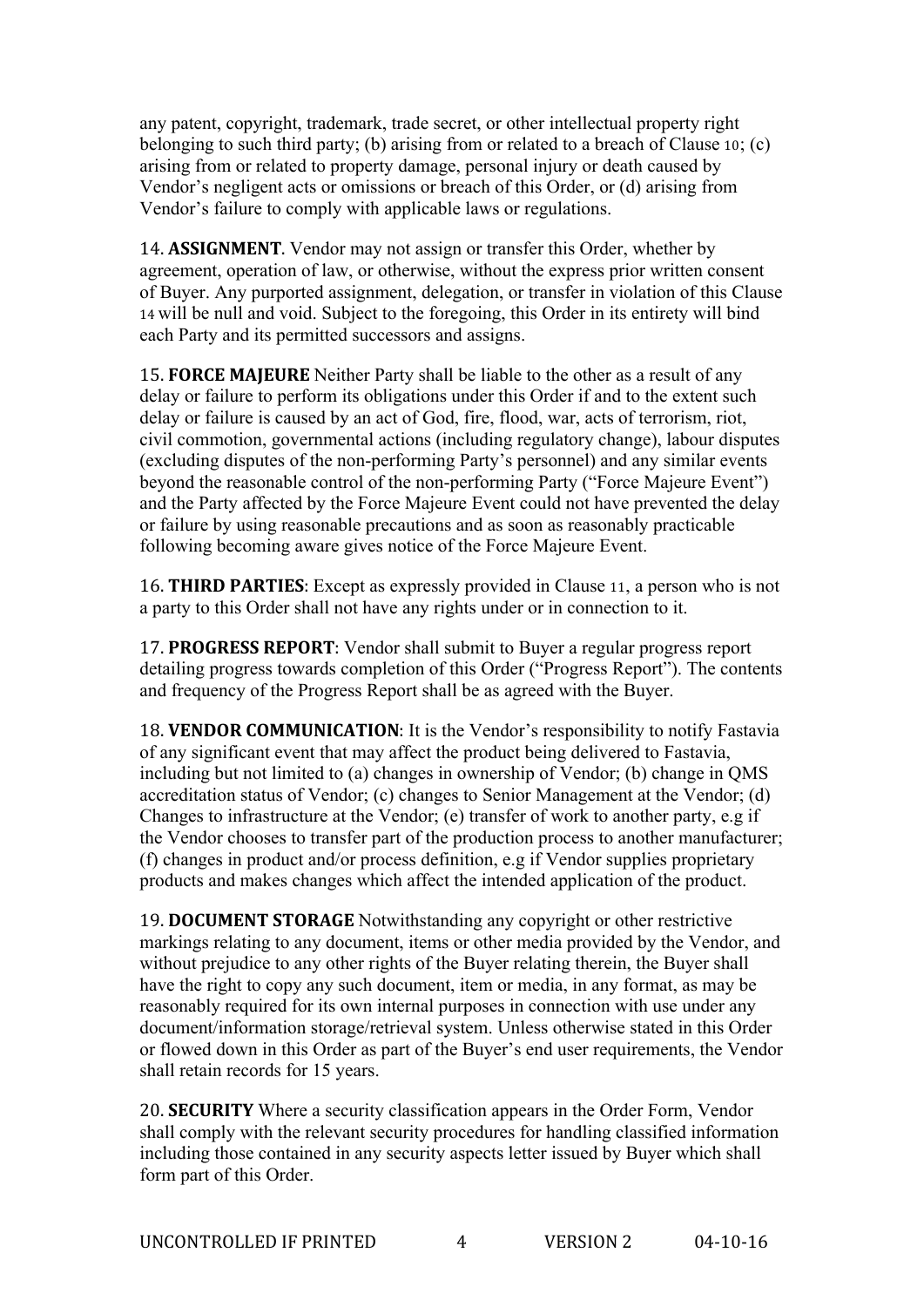21. **APPLICABLE LAW; JURISDICTION**. This Order, and all disputes arising hereunder or related hereto, shall be governed in accordance with English law and the Parties irrevocably submit to the exclusive jurisdiction of the courts of England.

22. **ENTIRE ORDER**. Subject to any pre-contractual fraudulent misrepresentation, except as otherwise expressly agreed in a written and executed agreement, this Order constitutes the entire agreement between Buyer and Vendor with respect to the subject matter hereof, and supersedes all prior or contemporaneous representations, understandings, agreements, or communications between Buyer and Vendor, whether written or oral, relating to the subject matter hereof. No amendment or modification of this Order shall be binding upon Buyer unless set forth in a written instrument signed by Buyer's duly authorized representative. The rights and remedies afforded to Buyer or its customers pursuant to any provision of this Order are in addition to any other rights or remedies afforded by any other provision of this Order, by law, or otherwise. Any terms or conditions contained in an invoice, confirmation, or other similar document from Vendor that are inconsistent with or otherwise conflict with the terms of this Order shall be without legal effect and are hereby expressly rejected. Notwithstanding the foregoing, if this Order is issued under a blanket or master agreement which the Parties agree will relate to all Orders between the Parties ("Master Agreement"), the terms and conditions of the Master Agreement shall supersede those contained herein.

23. **CONFIDENTIALITY**. Unless expressly agreed to in writing, all information disclosed by a Party to the other Party that a reasonable person would understand to be confidential or proprietary shall be maintained in confidence by the receiving Party. The receiving Party shall not disclose such information to any third person without the disclosing Party's prior written consent, and shall not use such information for any purpose other than the performance of its obligations or enforcing its rights under this Order. Nothing set out in this Clause will prevent either Party from disclosing the other Party's confidential information, where such disclosure is required by applicable Laws. The receiving Party shall promptly return or destroy any such information upon disclosing Party's request.

24. **GENERAL**. Any notice or communication permitted or required hereunder will be in writing. Vendor shall not use the name of Buyer, its affiliates, or subsidiaries, without the Buyer's prior written approval. If any provision of this Order is held to be invalid or unenforceable for any reason by a court of competent jurisdiction, the remaining provisions will continue in full force without being impaired or invalidated in any way. A Party's failure to insist upon strict performance of any provision of this Order, or to exercise any right provided for herein, shall not be deemed to be a waiver for the future of such provision or right, and no waiver of any provision or right shall affect a Party's right to enforce any other provision or right herein. When used in this Order, the term "including" means "including without limitation," unless expressly stated to the contrary.

**COMPLIANCE WITH LAW**. Each Party shall comply with all applicable supranational, national and local laws, statutes, rules, regulations, and ordinances, as amended, extended or re- enacted from time to time ("Laws"). In particular, without limiting the above, the Parties understand certain Goods provided under an Order may be subject to export controls (such as Council Regulation (EC) No 428/2009;